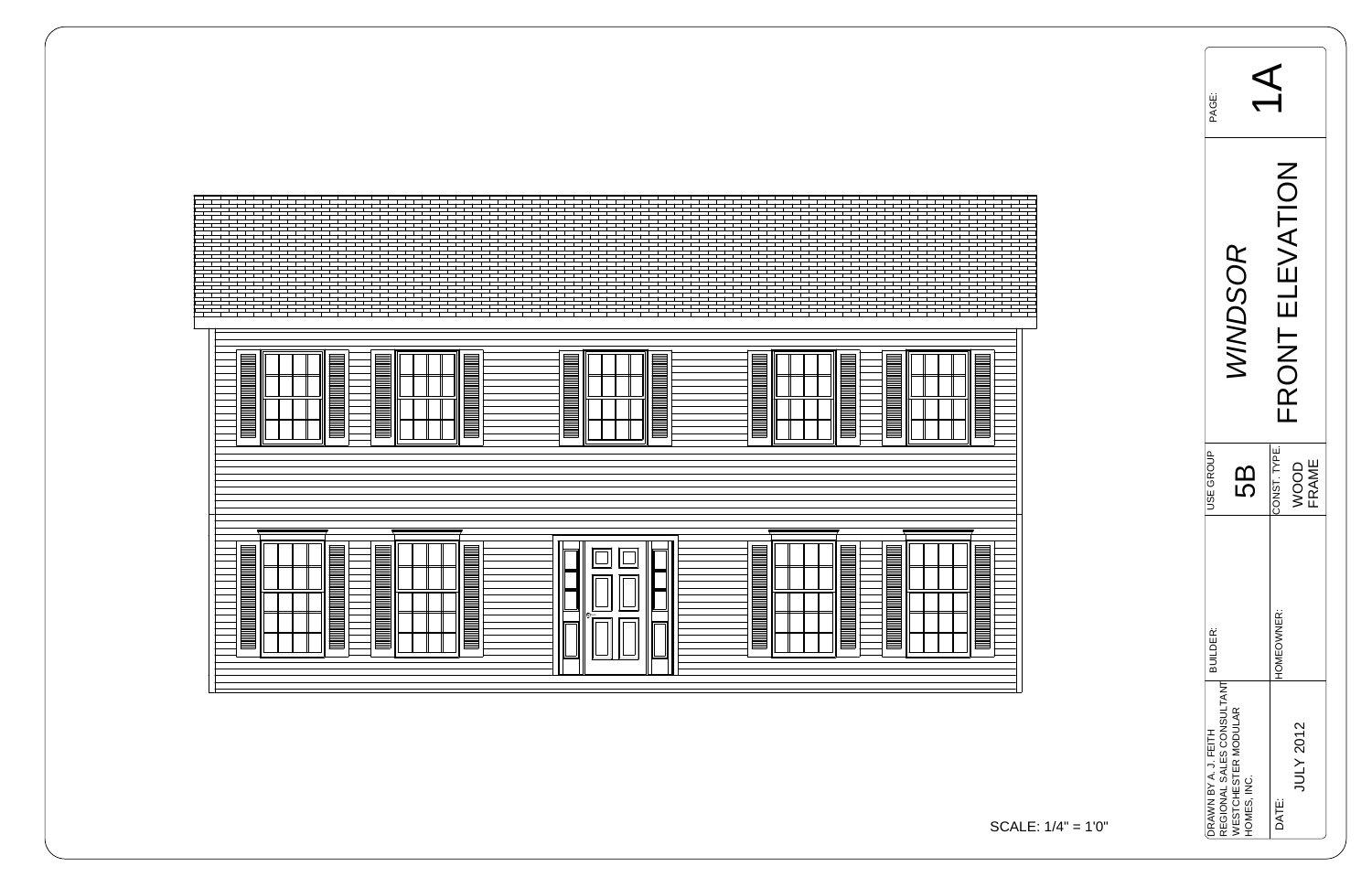| <b>PAGE:</b>         |                                                                               |               |                     |
|----------------------|-------------------------------------------------------------------------------|---------------|---------------------|
|                      | <b>INDSOR</b>                                                                 | SIDE AND REAR | <b>EVATIONS</b>     |
| USE GROUP            | 5                                                                             | CONST. TYPE.  | <b>FRAME</b><br>goo |
| <b>BUILDER:</b>      |                                                                               | HOMEOWNER:    |                     |
| DRAWN BY A. J. FEITH | REGIONAL SALES CONSULTANT<br><b><i>NESTCHESTER MODULAR</i></b><br>HOMES, INC. | DATE:         | JULY 2012           |





SCALE: 1/8" = 1'0"

RIGHT





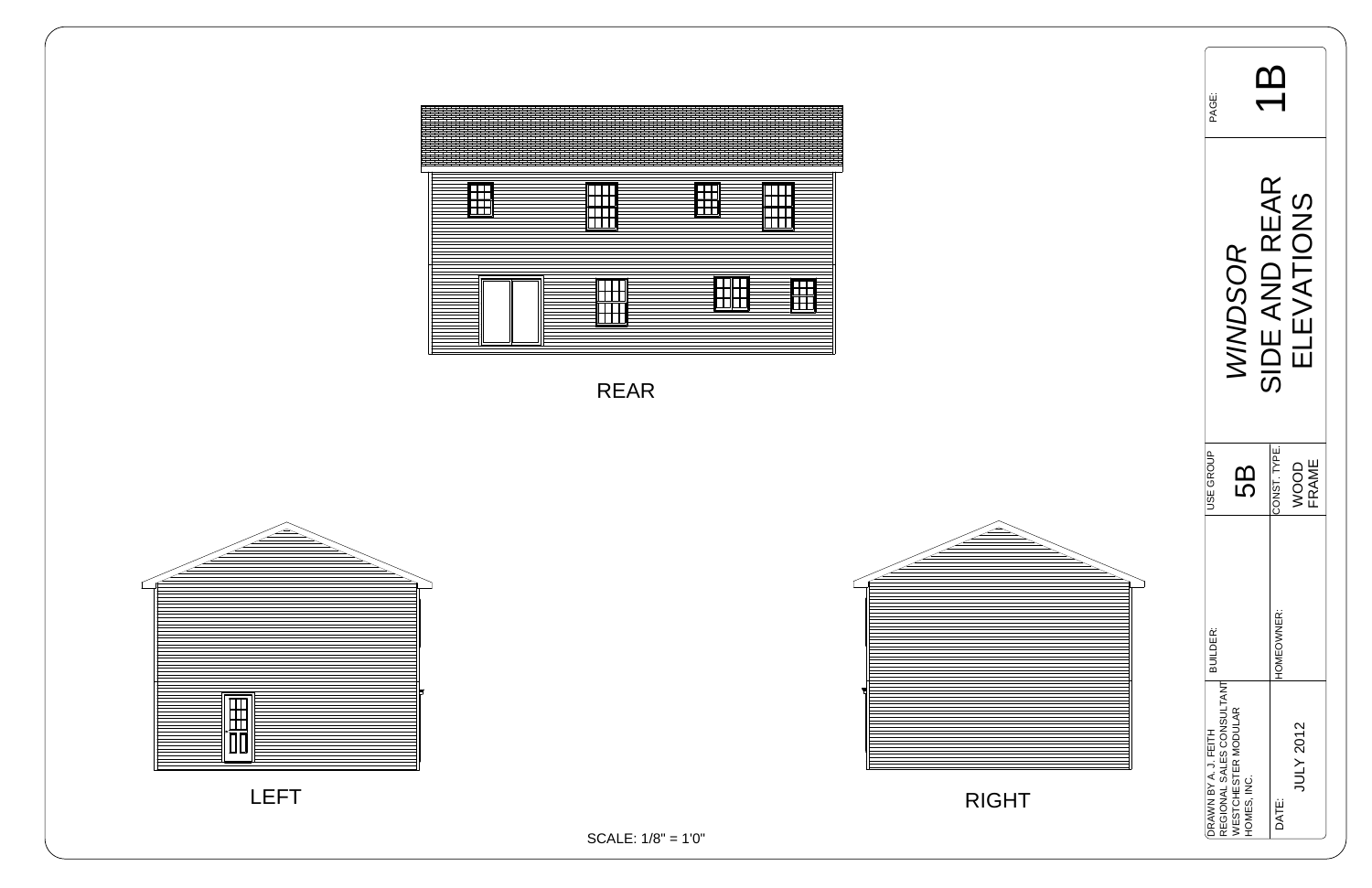